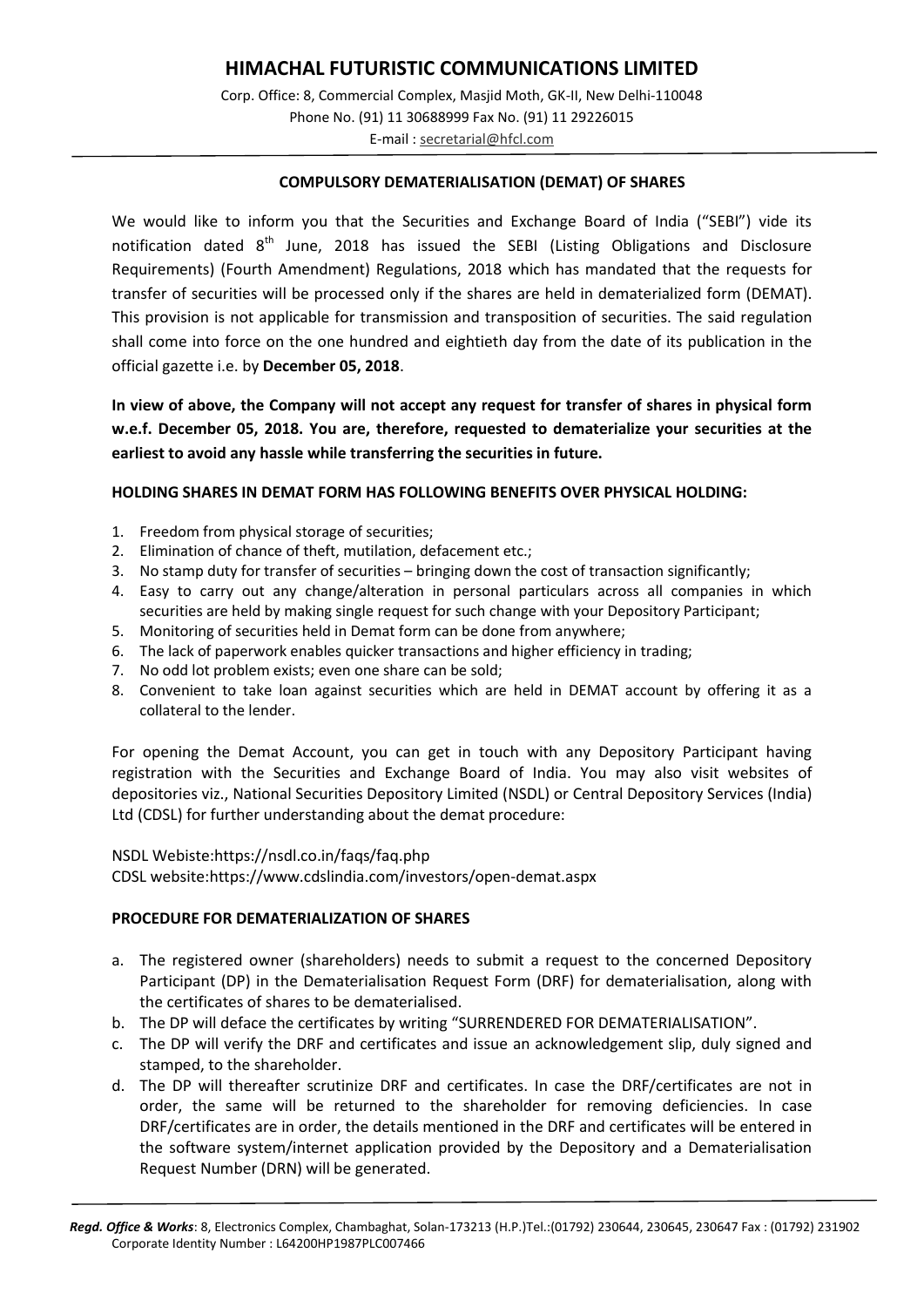## **HIMACHAL FUTURISTIC COMMUNICATIONS LIMITED** Corp. Office: 8, Commercial Complex, Masjid Moth, GK-II, New Delhi-110048 Phone No. (91) 11 30688999 Fax No. (91) 11 29226015 E-mail [: secretarial@hfcl.com](mailto:secretarial@hfcl.com)

- e. The DRF with the DRN mentioned on it, will then be released electronically to the company/Registrars and Transfer Agents of the Company (RTA).The DP will also despatch the certificates along with the DRF to the Company/RTA for verification and approval.
- f. The Company/RTA will, after due verification of DRF and certificates, confirm acceptance of the request for dematerialisation in the necessary software system/internet application.
- g. The Depository's software system will then electronically create and credit appropriate number of shares in the shareholder's demat account.
- h. The DP will inform the shareholders of the changes in the shareholders demat account following the confirmation of the DRF.
- i. The Company/RTA may reject dematerialization request in some cases and will send an objection memo to the DP, with or without DRF and certificates depending upon the reason for rejection. The DP/shareholders has to remove reasons for objection within 15 days of receiving the objection memo. If the DP/shareholder fails to remove the objection within 15 days, the Company/RTA may reject the request and return DRF and accompanying certificates to the DP. The DP, if the shareholders so requires, may generate a new dematerialization request and send the certificates again to the Company/RTA for dematerialisation. No fresh request can be generated for the same securities until the Company/RTA has rejected the earlier request and informed the Depository and DP about it.

The Process of dematerialisation is completed within 21 days from the date of submission of a valid dematerialisation request.

For any queries, Shareholders may contact the Share Department of the Company at the following address:

Share Department Himachal Futuristic Communications Limited 8, Commercial Complex, Masjid Moth Greater Kailash –II, New Delhi – 110048 Tel: 011-30882624 Email:Investor@hfcl.com

## **FREQUENTLY ASKED QUESTIONS ON DEMATERIALISATION/REMATERIALISATION**

## **1. What is Depository Participant (DP)?**

A depository is an institution holding a pool of pre-verified shares held in electronics mode that offers efficient settlement of transactions for e.g. National Securities Depository Limited (NSDL) or Central Depository Services (India) Ltd (CDSL).

A Depository Participant (DP) is an intermediary between the investor and the depository. A DP is typically a financial organization like a bank, broker, financial institution, or custodian acting as an agent of the depository to make its services available to the investors. Each DP is assigned a unique identification number known as **DP-ID**.

## **2. How do I open an account with a Depository and will I be periodically informed about the movement in my electronic account?**